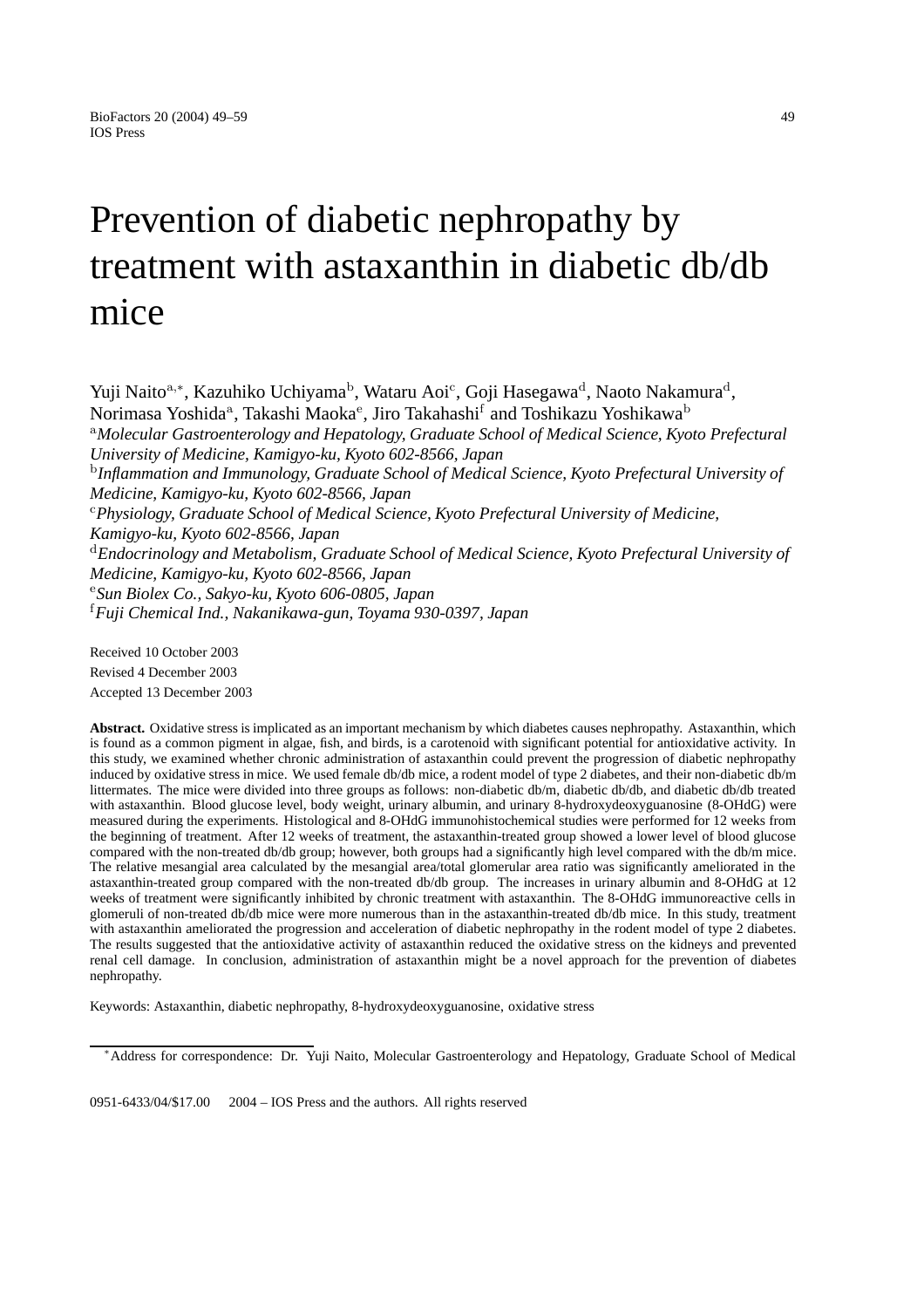# **1. Introduction**

Diabetic nephropathy is characterized by the enlargement of glomerular mesangium due to the accumulation of extra-cellular matrix proteins, and is a leading cause of end-stage renal disease [1,2]. Clinical studies in subjects with type 1 and type 2 diabetes clearly link hyperglycemia to vascular complications, including diabetic nephropathy [3,4]. Hyperglycemia is responsible for the development and progression of diabetic nephropathy through metabolic derangements, including increased oxidative stress, renal polyol formation, activation of protein kinase C-mitogen-activated protein kinases, and accumulation of advanced glycation end products, as well as such hemodynamic factors as systemic hypertension and increased intraglomerular pressure [5]. However, the definite mechanism of mesangial cell activation by high ambient glucose has not been investigated.

We postulated that increased oxidative stress by high glucose is important in the pathogenesis of diabetic nephropathy. Studies that have used natural and synthetic antioxidants have provided convincing evidence that glomerular hypertrophy and accumulation of collagen and transforming growth factor (TGF)- $\beta$  by high glucose is largely mediated by reactive oxygen species (ROS) [6–9]. Under diabetic conditions, ROS are produced by the non-enzymatic glycation reaction of proteins, mitochondria, and protein kinase C-dependent activation of NAD(P)H oxidase in mesangial cells, infiltrated inflammatory cells, and endothelial cells [10,11]. In addition, the persistence of hyperglycemia has been reported to increase the production of ROS through glucose auto-oxidation, abnormal metabolism of prostaglandins, and high polyol pathway flux. Recent study using a suppression-subtractive hybridization has demonstrated that high glucose induces actin cytoskeleton regulatory genes in mesangial cells, and that the induction is dependent on mitochondria-induced ROS and is independent of protein kinase C and TGF-β [12].

The oxidation products of biological components are generally accepted as markers of oxidative stress, and these products have been measured in many clinical specimens, including lipid peroxides, malondialdehyde, and 4-hydroxy-2-nonenal (all of which are indices of lipid peroxidation); isoprostane (a product of oxidation of arachidonic acid); 8-hydroxydeoxyguanosine (8-OHdG) and thymine glycol (both are markers of DNA oxidation); and protein carbonyl, hydroxyleucine, hydrovaline, and nitrotyrosine (products of oxidation of protein and amino acids) [13]. Increased urinary 8-OHdG levels have been reported in patients with diabetes and in diabetic rodents [14–16], and Hinokio et al. [17] have reported a direct association between oxidative DNA damage and the complication of diabetes by measuring the 8-OHdG levels in urine and the blood mononuclear leukocytes of patients with type 2 diabetes.

Astaxanthin, which is found as a common pigment in algae, fish, and birds, is a carotenoid that has many highly potent pharmacological effects, such as antioxidative activity [18–20], immunomodulating actions [21,22], anticancer activity [23], and anti-inflammation action [24,25]. Recently, astaxanthin has been made available for in vivo study because astaxanthin esters biosynthesized in the unicellular microalga Haematococcus pluvialis have been obtained by culture of the algae [20,26]. A randomized clinical trial revealed that 6 mg of astaxanthin per day from a Haematococcus pluvialis algal extract can be safely consumed by healthy adults [27]. We have reported the potential usefulness of astaxanthin treatment for reducing glucose toxicity using db/db mice, a rodent model of type 2 diabetes, in which the function of islet cells to secrete insulin function determined by the intraperitoneal glucose tolerance test was preserved in the astaxanthin-treated group, although histologic study of the pancreas revealed no significant differences in the β-cell mass between astaxanthin-treated and -untreated db/db mice [28].

Science, Kyoto Prefectural University of Medicine, Kawaramachi-Hirokoji, Kamigyo-ku, Kyoto 602-8566, Japan. Fax: +81 75 252 3721; E-mail: ynaito@koto.kpu-m.ac.jp.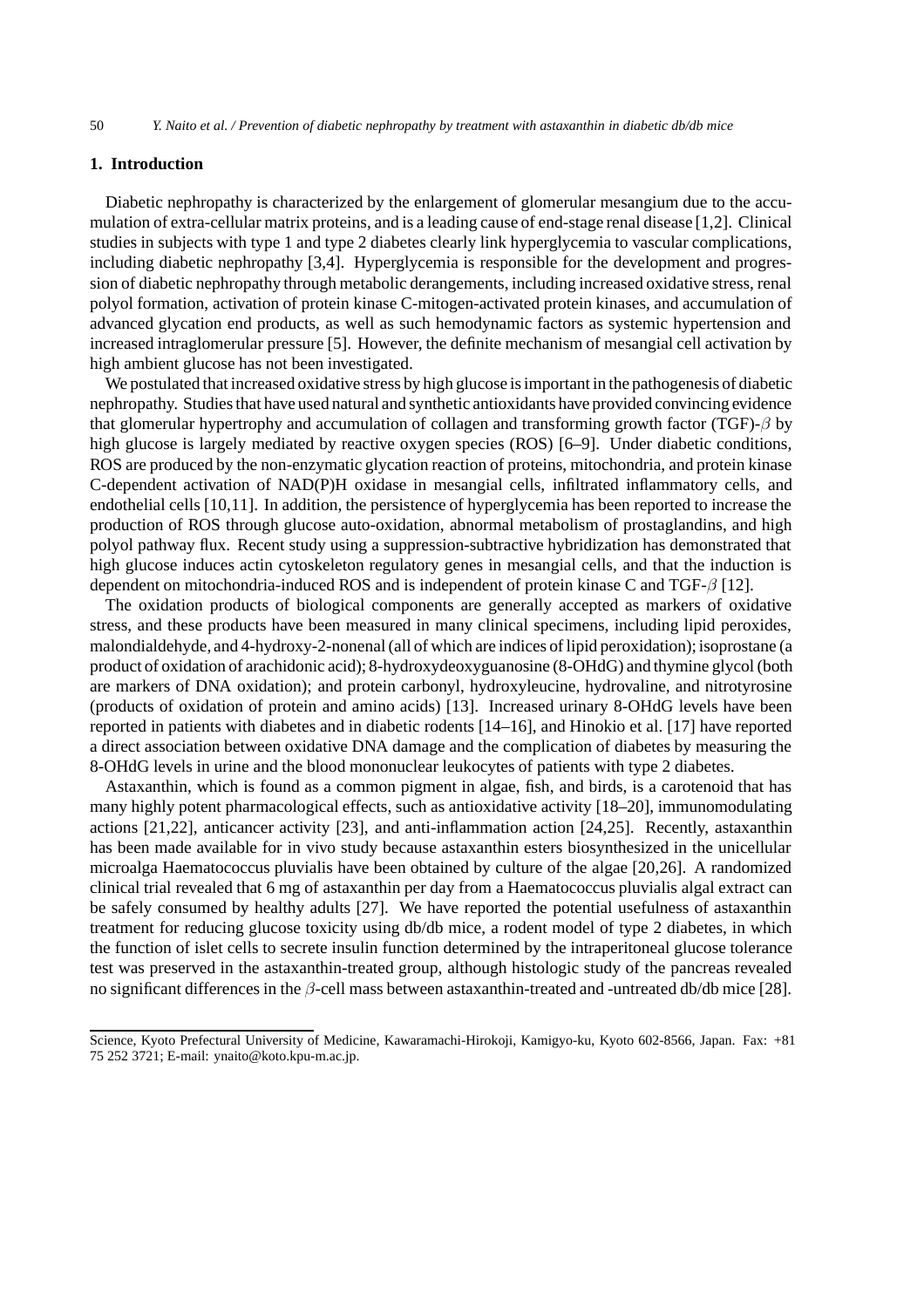Kaneto et al. [9] also demonstrated that anti-oxidant treatment can exert beneficial effects in db/db mice with preservation of in vivo  $\beta$ -cell function. The db/db mouse exhibits clinical and histological features of diabetic nephropathy that track the human disease. This animal exhibits hyperglycemia and renal insufficiency by 16 weeks of age. The kidneys show the characteristic histological lesions of diabetic nephropathy, including mesangial matrix expansion and glomerular basement membrane thickening [29]. However, the effects of astaxanthin on oxidative damage and the development of diabetic renal complication have not been investigated. We examined whether chronic administration of astaxanthin could prevent the glomerular mesangial expansion in a preclinical model of diabetes, and whether astaxanthin could ameliorate oxidative injury in renal mesangial cells.

# **2. Materials and method**

## *2.1. Animals and experimental design*

Female db/db mice, a rodent model of type 2 diabetes, and their non-diabetic db/m littermates were purchased from the Clea Japan Co. Ltd. (Tokyo, Japan). They were kept under controlled conditions with a 12-h light:dark cycle and at 21–25◦C. All mice were fed commercial CE-2 (Clea Japan, Tokyo, Japan) with free access to water for 1 week to adapt to the new environment. The control diet, CE-2, contained  $(g/100g)$ : moisture 8.9, protein 25.4, fat 4.4, fiber 4.1, ash 6.9, and carbohydrate 50.3, and sufficient vitamins and minerals to maintain the health of the mice. The mice were divided into three groups as follows: non-diabetic db/m, diabetic db/db, and diabetic db/db treated with astaxanthin. Each of the groups contained 5 mice. The diet for the astaxanthin supplementation group was prepared by mixing CE-2 powder with astaxanthin (Fuji Chem. Industry Co., Ltd, Toyama, Japan) at 0.02%. The food intake was measured daily for 12 weeks before dissection. Body weight of the mice was measured every 7 days. Maintenance of animals and experimental procedures were carried out in accordance with the US National Institutes of Health Guidelines for the Use of Experimental Animals. All procedures were approved by the Animal Care Committee of the Kyoto Prefectural University of Medicine (Kyoto, Japan).

# *2.2. Urinary albumin and 8-OHdG analysis*

Well-mixed 24-h urine was collected from mice in metabolic cages, and after it was centrifuged at 3,000 g for 10 min, 1 ml of supernatant was stored frozen at *−*80◦C until analyzed. 8-OHdG concentrations in urine were determined by a competitive enzyme-linked immunosorbent assay (ELISA) kit (8-OHdG Check; Japan Institute for the Control of Aging, Fukuroi, Japan) according to the manufacturer's instruction. Absorbance of each well was read at 450 nm by a microplate reader (MPR-A4i; Tosoh, Tokyo, Japan). The determination range was 0.5–200 ng/ml. The urinary 8-OHdG was expressed as total amounts excreted in 24 h. Urinary albumin levels were measured by a competitive ELISA (Albuwell M, Exocell Inc., Philadelphia, PA, USA) according to the manufacturer's instruction.

# *2.3. Histological and morphometric analysis of kidneys*

For morphometric analysis of the glomeruli, half of the middle portion of each left kidney was fixed with 10% buffered formalin and embedded in paraffin. Four-micrometer-thick slices were stained with periodic acid-Schiff (PAS). In each PAS-stained section of the renal cortex, the glomerular tuft area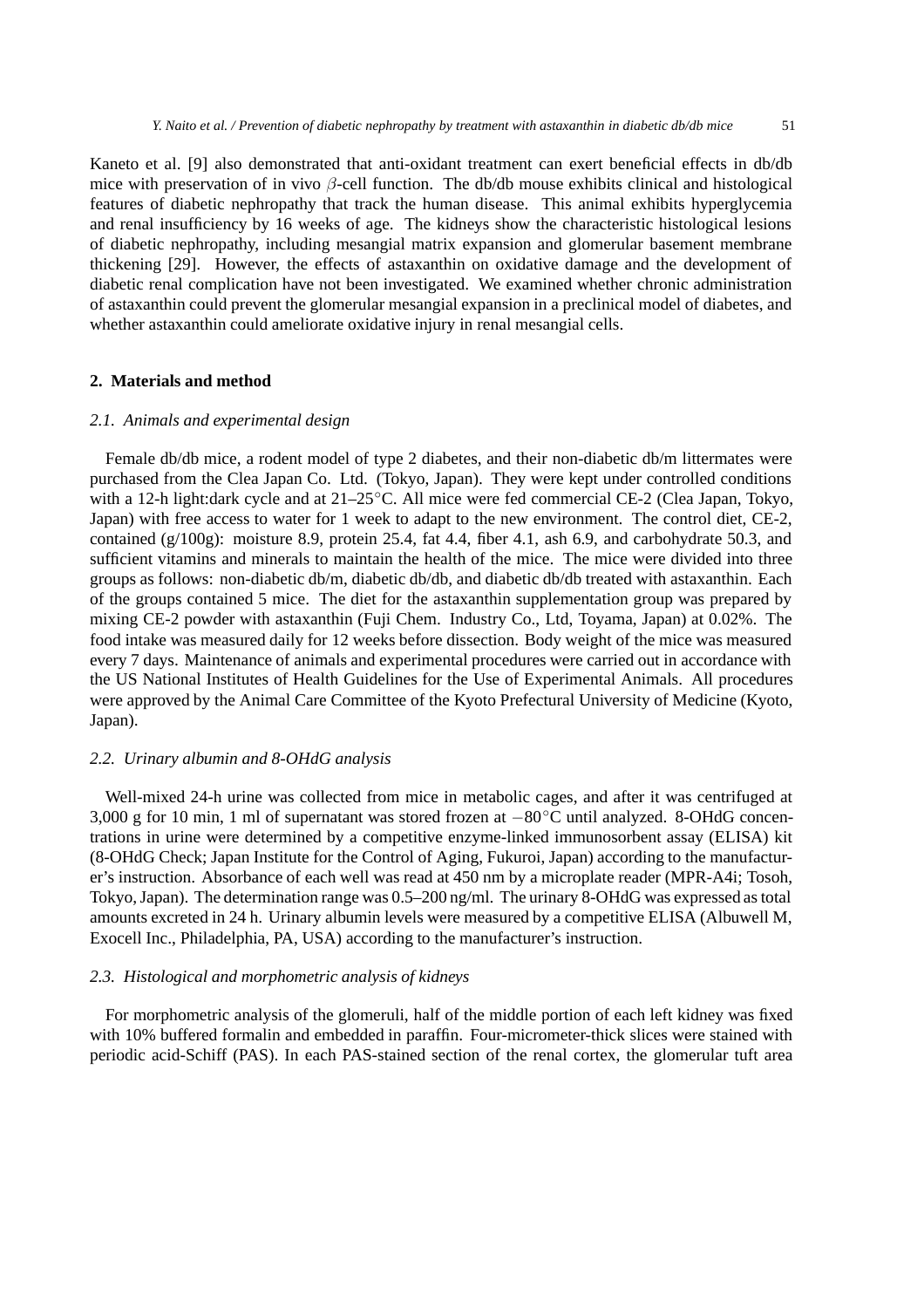#### 52 *Y. Naito et al. / Prevention of diabetic nephropathy by treatment with astaxanthin in diabetic db/db mice*

was determined by the total glomerulare area minus the urinary space area and the urinary recesses, as previously described [30]. Sections were coded and read by an observer unaware of the experimental protocol applied. More than 30 glomeruli were counted per kidney, and the average was used for analysis. The mesangial area analysis was performed with NIH Image Software. The digitalized microscopic image of glomeruli was imported into NIH Image with Photoshop (Adobe Systems, San Jose, CA, USA), and we calculated the areas of mesangial expansion and glomeruli. The relative mesangial area was calculated as the ratio of the mesangial area to the glomerular area.

#### *2.4. Immunohistochemical analysis*

To analyze the inhibitory effects of astaxanthin on the amount of 8-OHdG, we took renal samples of db/db mice at the end of the study protocol. Renal samples were removed and fixed overnight in Bouin's solution. We used the avidin-biotin complex method described previously, with a slight modification [31]. After deparaffinization of kidney tissue with xylene and ethanol, normal rabbit serum (diluted to 1 : 75; Dako, Kyoto, Japan) for the inhibition of nonspecific binding of secondary antibody, monoclonal antibody N45.1 for 8-OHdG (0.5  $\mu$ g/ml; Japan Institute for the Control of Aging, Fukuroi, Japan), biotin-labeled rabbit anti-mouse IgG serum (diluted to 1 : 300; Dako), and avidinbiotin-alkaline phosphatase complex (diluted to 1 : 100; Dako) were sequentially applied. Substrate for alkaline phosphatase was obtained from Vector Laboratories (CA, USA). To confirm the specificity of immunostaining, we conducted 8-OHdG absorption tests by incubating an excess of 8-OHdG (final concentration, 500  $\mu$ M; Wako, Osaka, Japan) with the primary antibody on glass slides. Alternatively, to produce a negative control, we omitted the first antibody from the staining procedure.

# *2.5. Quantitative analysis of astaxanthin*

Astaxanthin content in each tissue was quantified by HPLC. Tissues were homogenized with acetone. After centrifugation (3,000 rpm, 10 min), supernatants were evaporated to dryness. The residue was dissolved in 200  $\mu$ l of acetone and filtered through a 0.45- $\mu$ m polytetrafluoroethylene membrane filter; then 20  $\mu$ l of solution was subjected to HPLC on a Shimadzu SPD-6AV spectorometer (Shimadzu, Kyoto, Japan) set at 460 nm. The column used was a Wakosil 5C<sub>18</sub> (ODS) column (250 mm length  $\times$ 4.6 mm internal diameter) with a mobile phase of methyl alcohol. A low rate was used (1.0 ml/min). Astaxanthin was quantified relative to calibration with a standard sample (F. Hoffman-La Roche, CA, USA).

# *2.6. Statistics*

All values in the figure and text are expressed as mean  $\pm$  SE. The data were compared by twoway analysis of variance (ANOVA), and differences were analyzed by Scheffe's multiple-comparison test. Simple regression analysis was used to test the correlations between albumin level and 8-OHdG concentration in urine. Differences between the groups were considered significant if the p value was less than 0.05. All analyses were performed using the Stat View 5.0-J program (Abacus Concepts, Berkeley, CA, USA) with a Macintosh computer.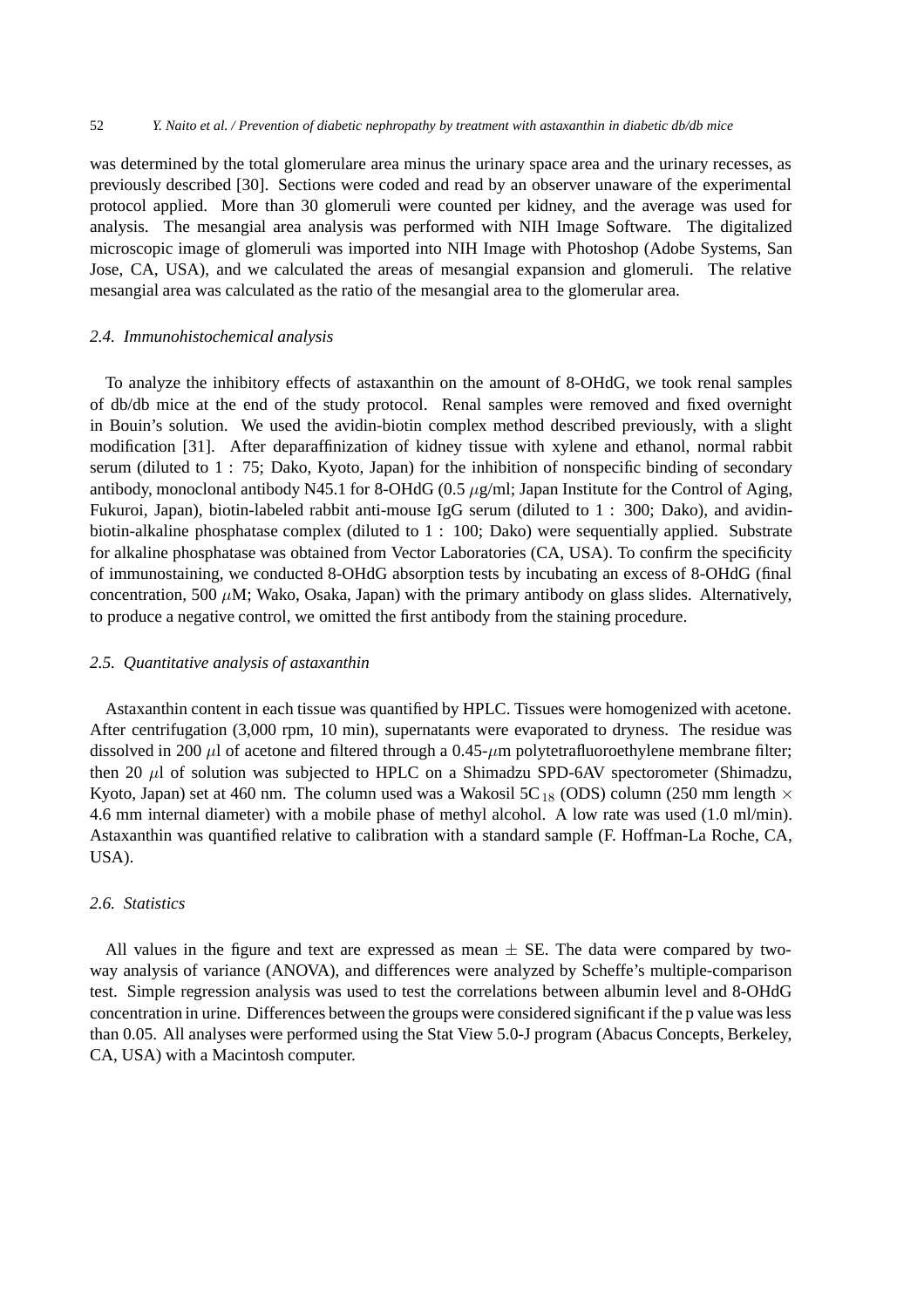# **3. Results**

# *3.1. Effect of astaxanthin on body weight and blood glucose level*

The db/db mice, a model for type 2 diabetes, exhibited hyperglycemia associated with obesity as compared with their nondiabetic db/m littermates at 6 weeks of age. Throughout the experimental periods (6–18 weeks of age), blood glucose levels were consistently higher in db/db mice than in db/m mice. At 18 weeks of age, the blood glucose levels of mice in the astaxanthin-treated group (338.0  $\pm$ 43.8 mg/dl) were lower than those of mice in the non-treated db/db group (417.6 *±* 13.7 mg/dl), but the levels continued to be high (more than 300 mg/kg) throughout the experiment period compared with those of db/m mice (111.1  $\pm$  3.4 mg/dl at 18 weeks of age). The mean body weight of db/db mice at 18 weeks of age (47.6  $\pm$  0.6 g) was greater than that of db/m mice (29.5  $\pm$  1.1 g). There were no differences in body weight and food intake between astaxanthin-treated and non-treated db/db mice.

#### *3.2. Effect of astaxanthin on diabetic nephropathy*

Albumin levels in urine of db/db mice significantly ( $p < 0.05$ ) increased compared with those of db/m mice at 18 weeks of age (Fig. 1). The increase in urinary albumin at 18 weeks of age was significantly inhibited by chronic treatment with astaxanthin ( $p < 0.01$ ). Kidney weights were slightly, but not significantly, increased in db/db mice as compared to db/m mice. There are no differences in the histology of renal tubles between db/m and db/db mice. In contrast, the glomerular histology in db/db mice showed accelerated mesangial expansion characterized by an increase in PAS-positive mesangial matrix area relative to that observed in db/m mice at 18 weeks of age (Fig. 2). On the other hand, therapy with astaxanthin for 12 weeks partially reversed the mesangial matrix accumulation that had been established by 18 weeks of age. The glomerulus contained less PAS-positive matrix material and the capillary loops were more widely open following astaxanthin therapy. Mesangial expansion was further quantitated by a morphometrical analysis. The relative mesangial area calculated by the mesangial area/total glomerular area ratio was increased by  $250\%$  ( $p < 0.01$ ) in db/db mice as compared with db/m mice. Administration of astaxanthin significantly ameliorated the increase in the relative mesangial area in db/db mice (Fig. 3).

#### *3.3. Effects of astaxanthin on urinary and renal levels of 8-OHdG*

The urinary 8-OHdG level in db/db mice was significantly higher than that in db/m mice at 6 weeks of age (Fig. 4a). In non-treated db/db mice, the increase in urinary 8-OHdG levels was significantly enhanced at 18 weeks of age (Fig. 4a), but the enhancement was significantly inhibited by the treatment with astaxanthin (astaxanthin-treated db/db mice, 166.8 *±* 44.6 ng/day; non-treated db/db mice, 336.1 *±* 68.7 ng/day). Figure 4b shows the correlation between the levels of 8-OHdG and albumin in urine of db/db mice. 8-OHdG levels closely paralleled the increase in albumin levels in urine ( $r = 0.754$ ,  $p <$ 0.05 by the simple regression analysis).

To evaluate the damage caused by oxidative stress, we performed 8-OHdG immunostaining in the kidneys of mice in each group. The results revealed that the 8-OHdG immunoreactive cells in glomeruli of non-treated db/db mice were more numerous than those in astaxanthin-treated db/db mice (Fig. 5). The number of 8-OHdG-positive cells in db/db mice was significantly increased compared with that of db/m mice. The increase in the number of 8-OHdG-positive cells was significantly inhibited by the treatment with astaxanthin (Fig. 6). The number of 8-OHdG-positive cells in db/db mice was also increased in the renal tubles compared with that of db/m mice, however this increase was not reduced by the treatment with astaxanthin.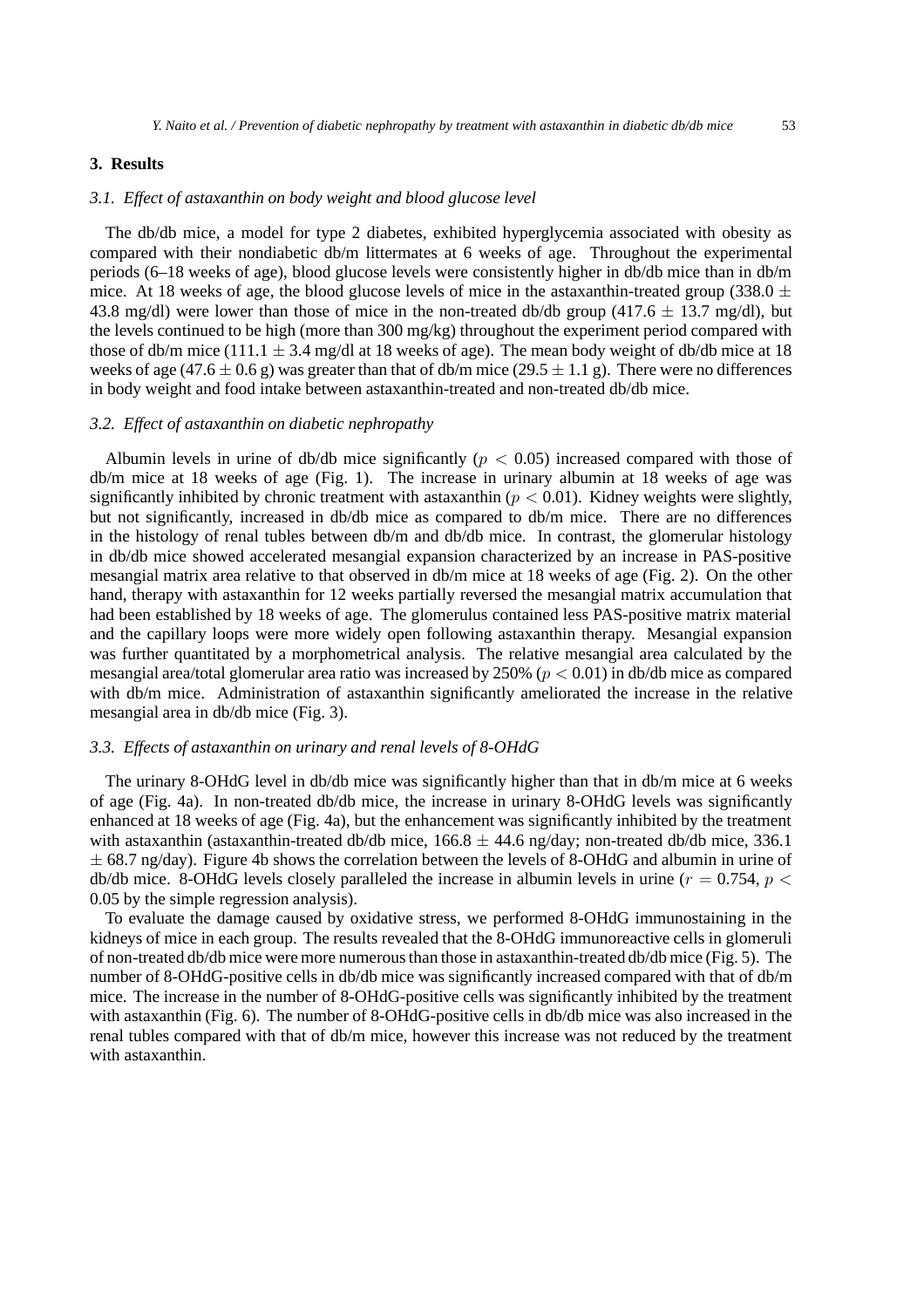

Fig. 1. Effect of astaxanthin on the urinary albumin excretion rate of diabetic db/db mice. A 24-h urine sample for each mouse was collected in metabolic cages 12 weeks after the start of this experiment. Urine samples were processed to measure urinary albumin concentration using a competitive ELISA. Data shown are the mean  $\pm$  SE from 5 mice.  $\#p$  < 0.01 vs. db/m mice and  $^{+}p$  < 0.05 vs. db/db mice.



Fig. 2. Effect of astaxanthin on accelerated mesangial expansion in db/db mice. Paraffin-embedded sections of the renal cortex were stained with periodic acid-Schiff (PAS). Representative light micrographs (magnification: 400 x) from each of the mouse groups are shown. (A) Normal glomerulus from a non-diabetic db/m mouse at 18 weeks. (B) Glomerulus from an untreated db/db mouse at 18 weeks of age, showing hypertrophy and mesangial matrix expansion. (C) Glomerulus from a db/db mouse treated with 12 weeks of astaxanthin until 18 weeks of age, depicting partial reversal of mesangial matrix expansion.

| Table 1<br>Astaxanthin content in tissues |                                |              |
|-------------------------------------------|--------------------------------|--------------|
|                                           | Content ( $\mu$ g/g of tissue) |              |
|                                           | Astaxanthin diet               | Control diet |
| Kidney                                    | 29.4                           | n.d.         |
| Heart                                     | 46.7                           | n.d.         |
| Liver                                     | 270.3                          | n d-         |
|                                           |                                |              |

Values are means for six mice receiving an astaxanthin or control diet for 3 weeks. n.d.: not determined.

# *3.4. Astaxanthin content in tissues*

Astaxanthin was clearly accumulated not only in the liver but also in the kidney of mice after 3 weeks of a diet containing 0.02% astaxanthin. It was not detected in the tissues of the rats fed a normal meal (Table 1).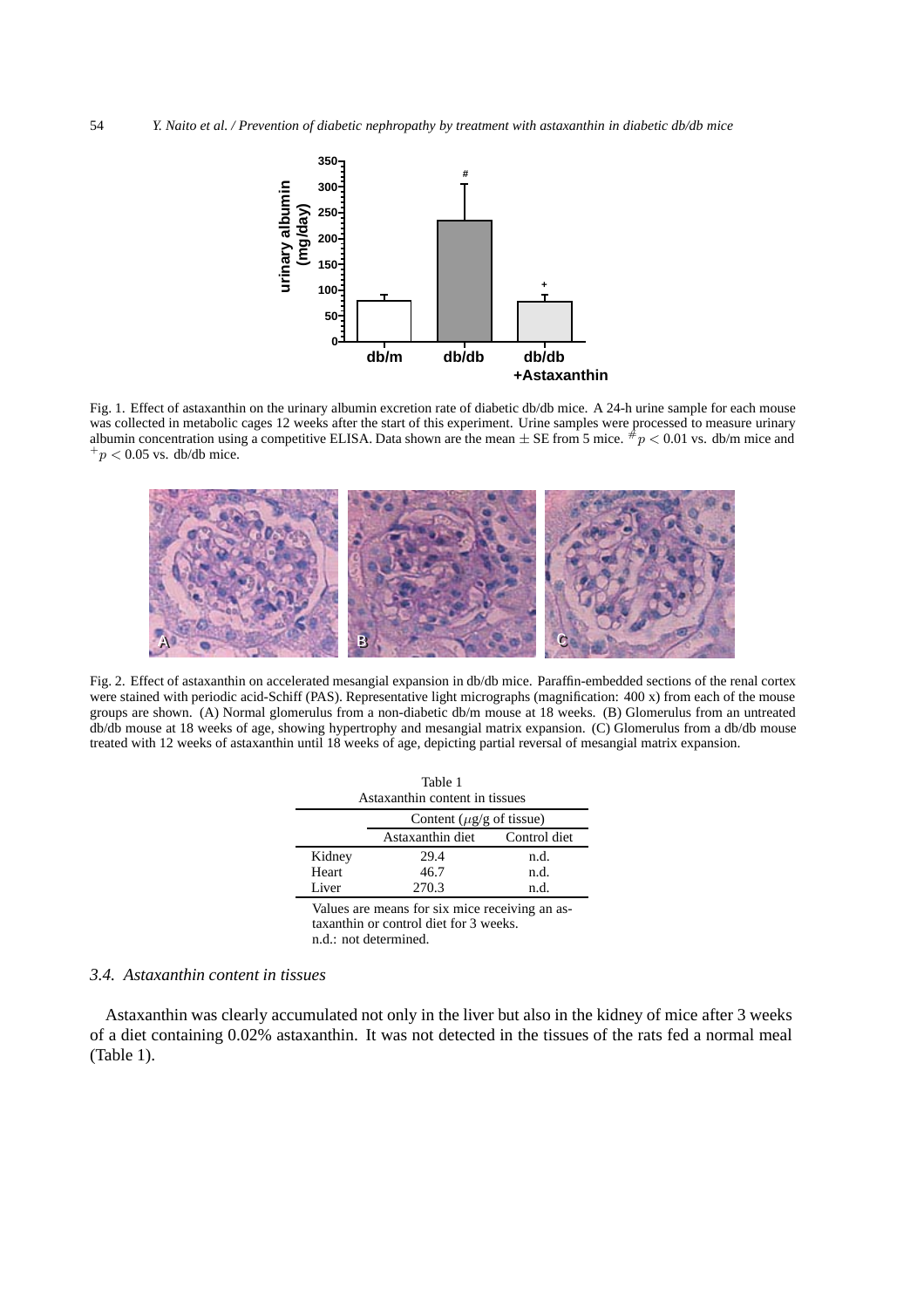

Fig. 3. Effect of astaxanthin on relative mesangial area shown as the ratio of mesangial area/glomerular area. Data shown are the mean  $\pm$  SE from 5 mice.  $\frac{p}{p}$  < 0.01 vs. db/m mice and  $\frac{p}{p}$  < 0.05 vs. db/db mice.



Fig. 4. Effect of astaxanthin on the urinary 8-hydroxydeoxyguanosine (8-OHdG) excretion rate of db/db mice (a), and the correlation between 8-OHdG levels and albumin level in the urine in db/db mice (b). Data in (a) are the mean  $\pm$  SE from 5 mice.  $\#p < 0.01$  vs. db/m mice and  $\#p < 0.05$  vs. db/db mice. The closed circles indicate the untreated-db/db mice, and the open circles show db/db mouse treated with 12 weeks of astaxanthin until 18 weeks of age. 8-OHdG levels closely paralleled the increase in albumin levels in urine  $(r = 0.754, p < 0.05$  by the simple regression analysis).

# **4. Discussion**

Two important findings were observed in the present study. First, 8-OHdG, an index of oxidative stress, was increased in the urine and kidneys of diabetic db/db mice, a model of type 2 diabetes. More importantly, it was clearly demonstrated that long-term oral treatment with astaxanthin, a strong natural antioxidant, reduced not only an increase in albuminuria but also glomerular histological changes in db/db mice with little effect on blood glucose levels, the effect being accompanied by decreased urinary excretion of 8-OHdG and reduced 8-OHdG expression in mesangial cells.

Recent data support that 8-OHdG is a good marker to evaluate renal oxidative stress in several models of diseases, such as cisplatin-induced toxicity and ageing [32–34]. In 1994, Ha et al. [35] first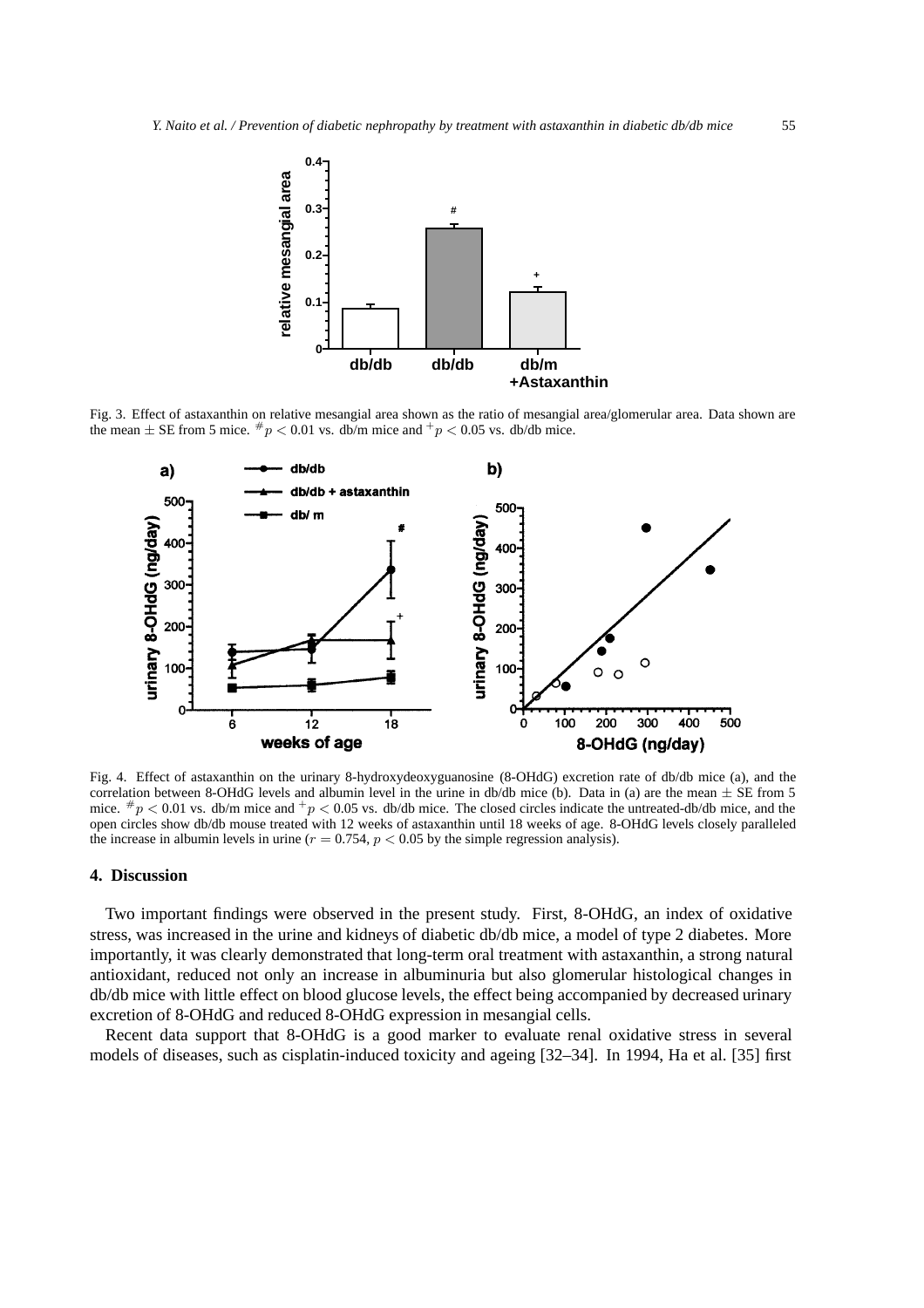56 *Y. Naito et al. / Prevention of diabetic nephropathy by treatment with astaxanthin in diabetic db/db mice*



Fig. 5. Effect of astaxanthin on the expression of 8-hydroxydeoxyguanosine (8-OHdG) in the kidney of db/db mice. A representative result for immunostaining for 8-OHdG performed on glomerulus of non-diabetic db/m mice at 18 weeks of age (A) and diabetic db/db mice non-treated (B) and treated with astaxanthin (C). (D) Negative control without the first antibody.



Fig. 6. Effect of astaxanthin on the number of 8-hydroxydeoxyguanosine (8-OHdG)-positive cells per glomeruli in db/db mice. Data shown are the mean  $\pm$  SE from 5 mice.  $\#p < 0.01$  vs. db/m mice and  $\#p < 0.05$  vs. db/db mice.

demonstrated that the formation of 8-OHdG is closely related to the process of diabetic nephropathy in experimental diabetic rodents. They showed that the 8-OHdG levels in both rat renal cortex and papilla were significantly increased compared to those of controls after streptozotocin (STZ) administration, and that daily injection of insulin after STZ treatment significantly reduced both urinary albumin excretion and 8-OHdG formation, which suggests that these are associated with the diabetic state induced by STZ rather than a direct nephrotoxic effect of the drug [35]. Recent clinical evaluation indicates that 8-OHdG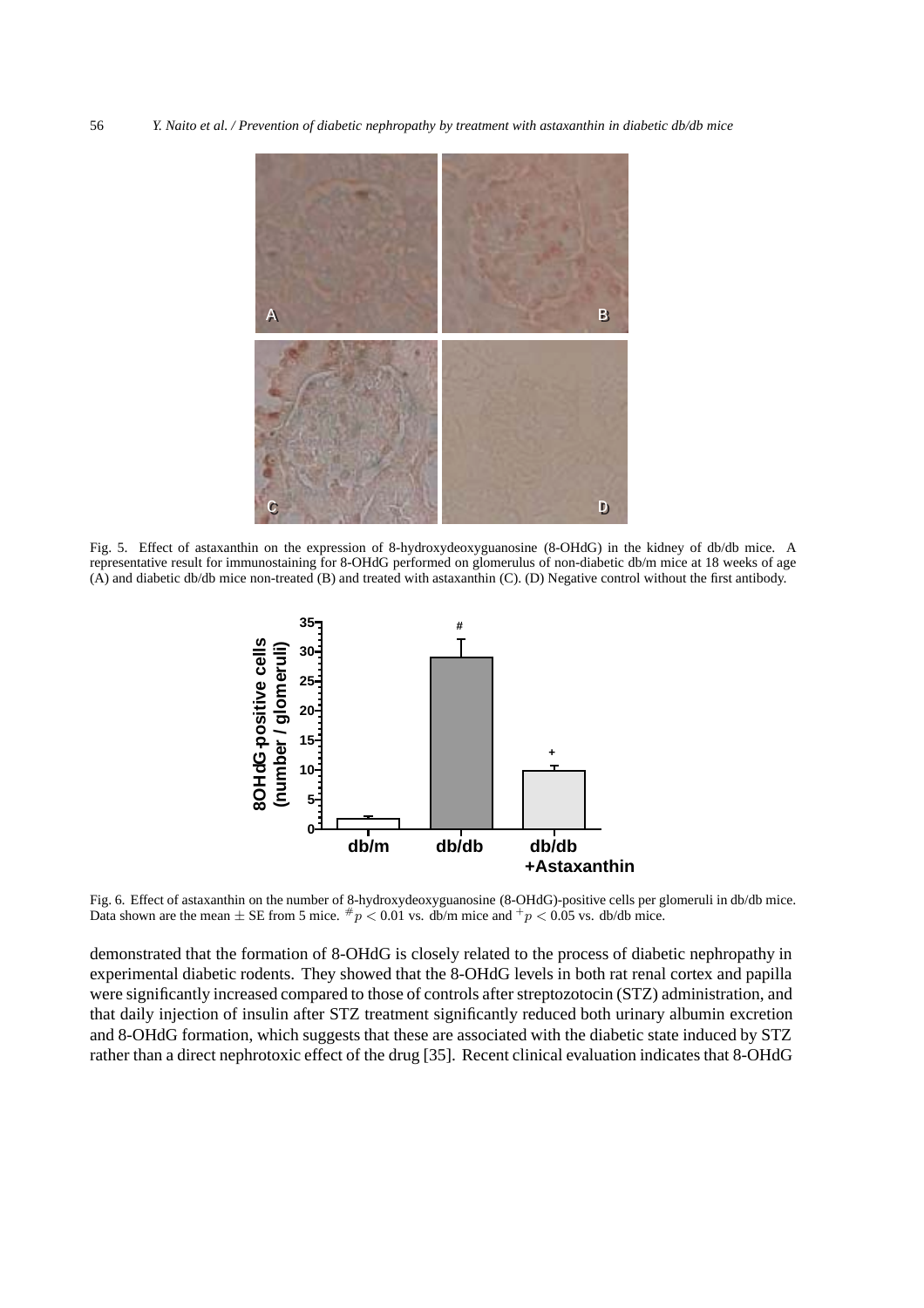in urine is a useful clinical marker not only for detecting micro- and macro-vascular complications [16] but also for predicting the development of diabetic nephropathy in diabetic patients [36]. In the present study, the urinary albumin levels, one of the early-stage indices of renal damage, increased in db/db mice paralleled with the increase in urinary 8-OHdG levels. In addition, renal immunostaining of 8-OHdG revealed an increase of positive cells in non-treated db/db mice, and increased levels of 8-OHdG in urine and tissue were both attenuated by oral astaxanthin treatment. These results indicate that the urinary level of 8-OHdG reflects renal oxidative damage in diabetes mellitus and might be the biomarker of diabetic nephropathy. The administration of dietary astaxanthin improved renal dysfunction in diabetic mice through its antioxidant function, and the urinary and tissue 8-OHdG data support these results.

Although there is no doubt that hyperglycemia is a major contributor to oxidative stress, there has been debate about the association between the glycemic control and levels of 8-OHdG. First, Leinonen et al. [14] showed a positive association of HbA1c, an index of glycemic control, and urinary 8-OHdG in diabetic patients. Kouda et al. [37] demonstrated the positive correlation between 8-OHdG and pentosidine, a marker of nonenzymatic glycation and oxidation damage, in the urine of patients with hypercholesterolemia and/or hypertension. However, in our previous study, there was no significant correlation between HbA1c and urinary 8-OHdG levels in patients with diabetes, although their urinary levels of 8-OHdG were significantly higher that those of control patients [38]. In this study, urinary and kidney 8-OHdG levels exhibited marked reduction by the treatment with astaxanthin in association with reduction of albuminuria, in spite of the high levels of blood glucose during the treatment. These results suggest that astaxanthin might directly attenuate the diabetic oxidative damage even if the slight decrease of blood glucose level could partly contribute to the attenuation of oxidative damage. In addition, our results might provide further insight into therapeutic strategies for diabetic kidney disease.

The protective effect that antioxidants have on certain aspects of nephropathy in diabetic animals has been reported. Recently, it was reported that antioxidant treatment with vitamin E, probucol, alphalipoic acid, or taurine normalized not only diabetes-induced renal dysfunction such as albuminuria and glomerular hypertension but also glomerular pathologies [7]. Ueno et al. [39] have also reported that dietary glutathione can exert beneficial effects on diabetic complications in STZ-induced diabetic rats. Astaxanthin is reported to be more effective than other antioxidants such as vitamin E and  $\beta$ -carotene in preventing lipid peroxidation in solution and various biomembrane systems [18,19]. Goto et al. [40] reported that the efficient antioxidant activity of astaxanthin could be due to the unique structure of its terminal ring moiety. Astaxanthin traps radicals not only at the conjugated polyene chain but also in its terminal ring moiety, in which the hydrogen atom at the C3 methine is suggested to be a radical trapping site. Furthermore, our data demonstrate that the esterified astaxanthin used in this study is efficiently absorbed and is transported into the kidney. Esterified astaxanthin is known to be more effectively absorbed from the small intestine compared to non-esterified astaxanthin, and is mainly metabolized in the liver. The diabetes-induced changes observed in the present study were markedly prevented by the potent antioxidant astaxanthine, which is quite consistent with the effects of this compound in other non-diabetic models of oxidative stress [41]. The unique characteristics of astaxanthin could contribute to the decrease of oxidative stress in these models.

The limited data available suggest that antioxidants help protect against diabetic nephropathy in humans, and a combined daily treatment with 680 I.U. vitamin E and 1,250 mg vitamin C for 4 weeks reduced the urinary albumin excretion rate by 19% in a crossover study of 30 patients with type 2 diabetes [42]. We have just started to administer astaxanthin ester biosynthesized in Haematococcus pluvialis algae to humans. Recent data in a randomized clinical trial have shown that 6 mg of astaxanthin per day can be safely consumed by healthy adults [27]. Further studies should help more clearly define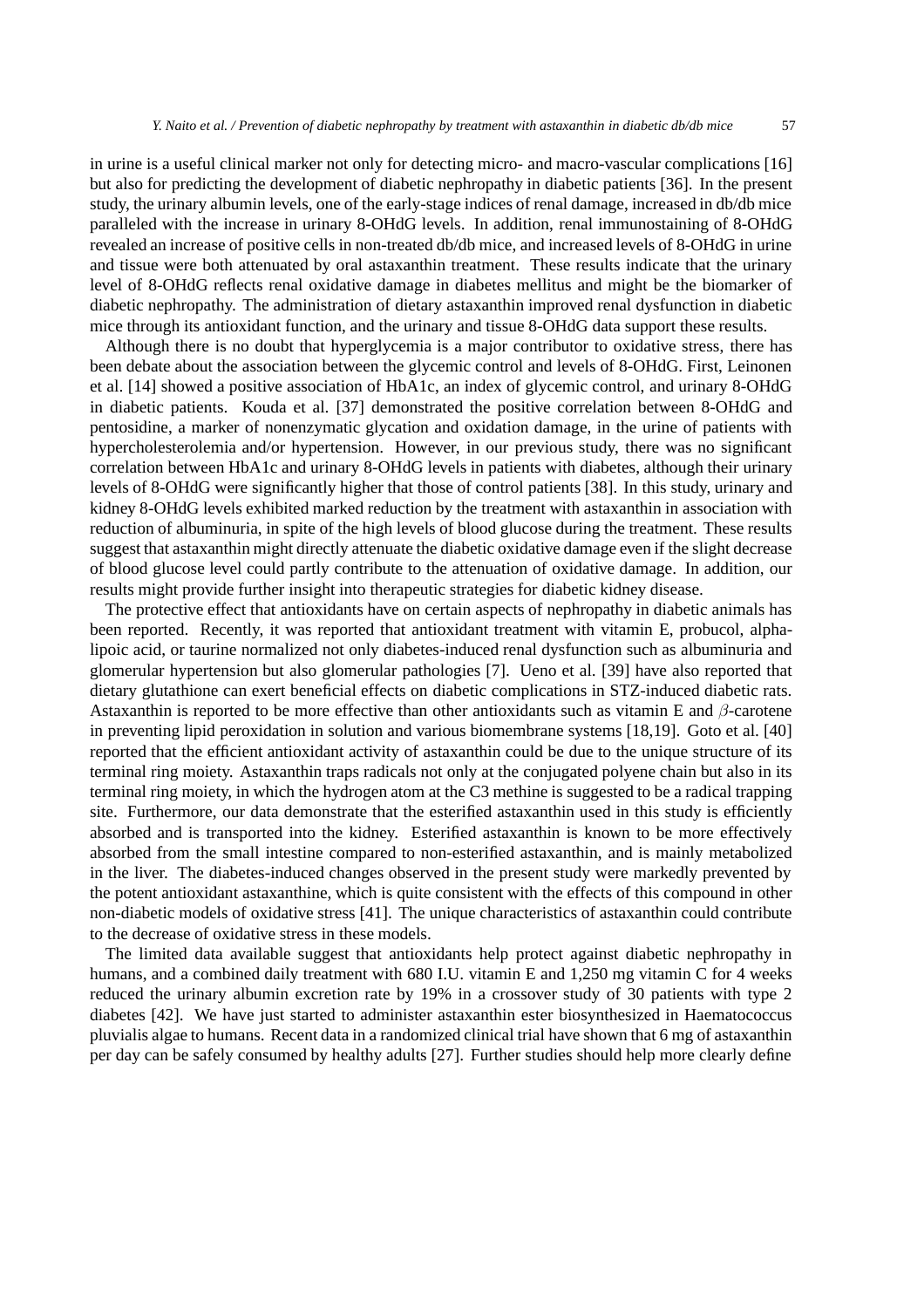the role of astaxanthin in enhancing the quality of life of individuals with diabetes. In conclusion, our present results reveal for the first time that astaxanthin can exert beneficial effects on renal mesangial cells in diabetic db/db mice. Thus, astaxanthin might be a novel approach for the prevention of diabetes nephropathy.

# **References**

- [1] F.N. Ziyadeh, The extracellular matrix in diabetic nephropathy, *Am J Kidney Dis* **22** (1993), 736–744.
- [2] D. Zhu, Y. Kim, M.W. Steffes, T.J. Groppoli, R.J. Butkowski and S.M. Mauer, Glomerular distribution of type IV collagen in diabetes by high resolution quantitative immunochemistry, *Kidney Int* **45** (1994), 425–433.
- [3] T.D.C.a.C.T.R. Group, The effect of intensive treatment of diabetes on the development and progression of long-term complications in insulin-dependent diabetes mellitus, *N Engl J Med* **329** (1993), 977–986.
- [4] U.P.D.S.U. Group, Intensive blood-glucose control with sulphonylureas or insulin compared with conventional treatment and risk of complications in patients with type 2 diabetes (UKPDS33), *Lancet* **352** (1998), 837–853.
- [5] R. Kikkawa, D. Koya and M. Haneda, Progression of diabetic nephropathy, *Am J Kidney Dis* **41** (2003), S19–S21.
- [6] T. Inoguchi, H. Tsubouchi, T. Etoh, M. Kakimoto, T. Sonta, H. Utsumi, H. Sumimoto, H.Y. Yu, N. Sonoda, M. Inuo, N. Sato, N. Sekiguchi, K. Kobayashi and H. Nawata, A Possible Target of Antioxidative Therapy for Diabetic Vascular Complications-Vascular NAD(P)H Oxidase, *Curr Med Chem* **10** (2003), 1759–1764.
- [7] D. Koya, K. Hayashi, M. Kitada, A. Kashiwagi, R. Kikkawa and M. Haneda, Effects of antioxidants in diabetes-induced oxidative stress in the glomeruli of diabetic rats, *J Am Soc Nephrol* **14**(Suppl 3) (2003), S250–S253.
- [8] A.C. Maritim, R.A. Sanders and J.B. Watkins, Effects of alpha-lipoic acid on biomarkers of oxidative stress in streptozotocin-induced diabetic rats, *J Nutr Biochem* **14** (2003), 288–294.
- [9] H. Kaneto, Y. Kajimoto, J. Miyagawa, T. Matsuoka, Y. Fujitani, Y. Umayahara, T. Hanafusa, Y. Matsuzawa, Y. Yamasaki and M. Hori, Beneficial effects of antioxidants in diabetes: possible protection of pancreatic beta-cells against glucose toxicity, *Diabetes* **48** (1999), 2398–2406.
- [10] M.A. Catherwood, L.A. Powell, P. Anderson, D. McMaster, P.C. Sharpe and E.R. Trimble, Glucose-induced oxidative stress in mesangial cells, *Kidney Int* **61** (2002), 599–608.
- [11] J.M. Li and A.M. Shah, ROS Generation by Nonphagocytic NADPH Oxidase: Potential Relevance in Diabetic Nephropathy, *J Am Soc Nephrol* **14**(Suppl 3) (2003), S221–S226.
- [12] M.R. Clarkson, M. Murphy, S. Gupta, T. Lambe, H.S. Mackenzie, C. Godson, F. Martin and H.R. Brady, High glucosealtered gene expression in mesangial cells. Actin-regulatory protein gene expression is triggered by oxidative stress and cytoskeletal disassembly, *J Biol Chem* **277** (2002), 9707–9712.
- [13] T. Yoshikawa and Y. Naito, What is oxidative stress? *JMAJ* **45** (2002), 271–276.
- [14] J. Leinonen, T. Lehtimaki, S. Toyokuni, K. Okada, T. Tanaka, H. Hiai, H. Ochi, P. Laippala, V. Rantalaiho, O. Wirta, A. Pasternack and H. Alho, New biomarker evidence of oxidative DNA damage in patients with non-insulin-dependent diabetes mellitus, *FEBS Lett* **417** (1997), 150–152.
- [15] M. Kanauchi, H. Nishioka and T. Hashimoto, Oxidative DNA damage and tubulointerstitial injury in diabetic nephropathy, *Nephron* **91** (2002), 327–329.
- [16] T. Nishikawa, T. Sasahara, S. Kiritoshi, K. Sonoda, T. Senokuchi, T. Matsuo, D. Kukidome, N. Wake, T. Matsumura, N. Miyamura, M. Sakakida, H. Kishikawa and E. Araki, Evaluation of urinary 8-hydroxydeoxy-guanosine as a novel biomarker of macrovascular complications in type 2 diabetes, *Diabetes Care* **26** (2003), 1507–1512.
- [17] Y. Hinokio, S. Suzuki, M. Hirai, M. Chiba, A. Hirai and T. Toyota, Oxidative DNA damage in diabetes mellitus: its association with diabetic complications, *Diabetologia* **42** (1999), 995–998.
- [18] Y.M. Naguib, Antioxidant activities of astaxanthin and related carotenoids, *J Agric Food Chem* **48** (2000), 1150–1154.
- [19] K. Fukuhara, Y. Inokami, A. Tokumura, J. Terao and A. Suzuki, Rate conctants for quenching singlet oxygen and activities for inhibiting lipid peroxidation of carotenoids and alpha-tocopherol in liposomes, *Lipids* **33** (1998), 751–756.
- [20] M. Kobayashi, *In vivo* antioxidant role of astaxanthin under oxidative stress in the green alga Haematococcus pluvialis, *Appl Microbiol Biotechnol* **54** (2000), 550–555.
- [21] H. Jyonouchi, L. Zhang, M. Gross and Y. Tomita, Immunomodulating actions of carotenoids: enhancement of in vivo and in vitro antibody production to T-dependent antigens, *Nutr Cancer* **21** (1994), 47–58.
- [22] H. Kurihara, H. Koda, S. Asami, Y. Kiso and T. Tanaka, Contribution of the antioxidative property of astaxanthin to its protective effect on the promotion of cancer metastasis in mice treated with restraint stress, *Life Sci* **70** (2002), 2509–2520.
- [23] B.P. Chew, J.S. Park, M.W. Wong and T.S. Wong, A comparison of the anticancer activitaies of dietary bata-carotene, canthaxanthin and astaxanthin in mice in vivo, *Anticancer Res* **19** (1999), 1849–1853.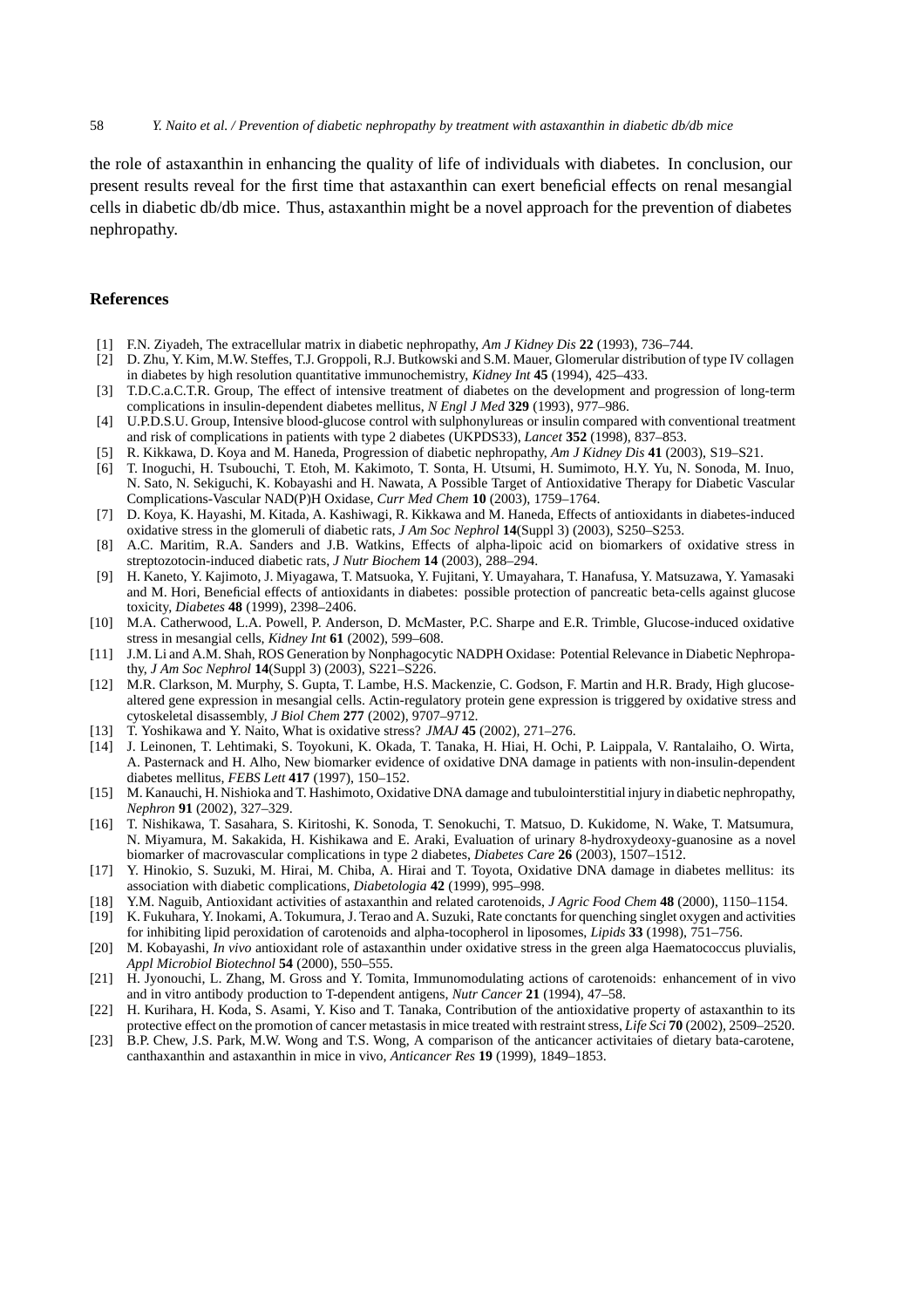- [24] M. Bennedsen, X. Wang, R. Willen, T. Wadstroem and L.P. Andersen, Treatment of H. pylori infected mice with antioxidant astaxanthin reduces gastric inflammation, bacterial load and modulated cytokine release by splenocytes, *Immun Letters* **70** (1999), 185–189.
- [25] K. Ohgami, K. Shiratori, S. Kotake, T. Nishida, N. Mizuki, K. Yazawa and S. Ohno, Effects of astaxanthin on lipopolysaccharide-induced inflammation in vitro and in vivo, *Invest Ophthalmol Vis Sci* **44** (2003), 2694–2701.
- [26] J. Steinbrenner and H. Linden, Light induction of carotenoid biosynthesis genes in the green alga Haematococcus pluvialis: regulation by photosynthetic redox control, *Plant Mol Biol* **52** (2003), 343–356.
- [27] G.A. Spiller and A. Dewell, Safety of an Astaxanthin-Rich Haematococcus pluvialis Algal Extract: A Randomized Clinical Trial, *J Med Food* **6** (2003), 51–56.
- [28] K. Uchiyama, Y. Naito, G. Hasegawa, H. Nakamura and T. Yoshikawa, Astaxanthin preserves pancreatic beta-cells in db/db mice, Redox Report in press (2002).
- [29] K. Sharma, P. McCue and S.R. Dunn, Diabetic kidney disease in the db/db mouse, *Am J Physiol Renal Physiol* **284** (2003), F1138–F1144.
- [30] C. Sassy-Prigent, D. Heudes, S. Jouquey, D. Auberval, M.F. Belair, O. Michel, G. Hamon, J. Bariety and P. Bruneval, Morphometric detection of incipient glomerular lesions in diabetic nephropathy in rats. Protective effects of ACE inhibition, *Lab Invest* **73** (1995), 64–71.
- [31] S. Toyokuni, Y. Iwasa, S. Kondo, T. Tanaka, H. Ochi and H. Hiai, Intranuclear distribution of 8-hydroxy-2' deoxyguanosine. An immunocytochemical study, *J Histochem Cytochem* **47** (1999), 833–836.
- [32] B.S. De Martinis and M.D. Bianchi, Effect of vitamin C supplementation against cisplatin-induced toxicity and oxidative DNA damage in rats, *Pharmacol Res* **44** (2001), 317–320.
- [33] Y. Minamiyama, S. Takemura, S. Toyokuni, Y. Nishino, K. Yamasaki, S. Hai, S. Yamamoto and S. Okada, Amelioration of cisplatin toxicity by a fermented grain food product, *Biofactors* **16** (2002), 105–115.
- [34] S. Inoue, S. Koya-Miyata, S. Ushio, K. Iwaki, M. Ikeda and M. Kurimoto, Royal Jelly prolongs the life span of C3H/HeJ mice: correlation with reduced DNA damage, *Exp Gerontol* **38** (2003), 965–969.
- [35] H. Ha, C. Kim, Y. Son, M.H. Chung and K.H. Kim, DNA damage in the kidneys of diabetic rats exhibiting microalbuminuria, *Free Radic Biol Med* **16** (1994), 271–274.
- [36] Y. Hinokio, S. Suzuki, M. Hirai, C. Suzuki, M. Suzuki and T. Toyota, Urinary excretion of 8-oxo-7, 8-dihydro-2' deoxyguanosine as a predictor of the development of diabetic nephropathy, *Diabetologia* **45** (2002), 877–882.
- [37] K. Kouda, H. Nakamura, W. Fan, K. Horiuchi and H. Takeuchi, The relationship of oxidative DNA damage marker 8-hydroxydeoxyguanosine and glycoxidative damage marker pentosidine, *Clin Biochem* **34** (2001), 247–250.
- [38] Y. Naito, G. Hasegawa, N. Nakamura, E. Ichiishi, H. Ochi and T. Yoshikawa, Urinary 8-Hydroxy-2'-deoxyguanosine excretion in diabetes mellitus, *TE Letters* **3** (2002), 92–96.
- [39] Y. Ueno, M. Kizaki, R. Nakagiri, T. Kamiya, H. Sumi and T. Osawa, Dietary glutathione protects rats from diabetic nephropathy and neuropathy, *J Nutr* **132** (2002), 897–900.
- [40] S. Goto, K. Kogure, K. Abe, Y. Kimata, K. Kitahama, E. Yamashita and H. Terada, Efficient radical trapping at the surface and inside the phospholipid membrane is responsible for highly potent antiperoxidative activity of the carotenoid astaxanthin, *Biochim Biophys Acta* **1512** (2001), 251–258.
- [41] W. Aoi, Y. Naito, K. Sakuma, M. Kuchide, H. Tokuda, T. Maoka, S. Toyokuni, S. Oka, M. Yasuhara and T. Yoshikawa, Astaxanthin limits exercise-induced skeletal and cardiac muscle damage in mice, *Antioxid Redox Signal* **5** (2003), 139–144.
- [42] P. Graede, H.E. Poulsen, H.H. Parving and O. Pedersen, Double-blind, randomized study of the effect of combined treatment with vitamin C and E on albuminuria in type 2 diabetic patients, *Diabet Med* **18** (2001), 756–760.